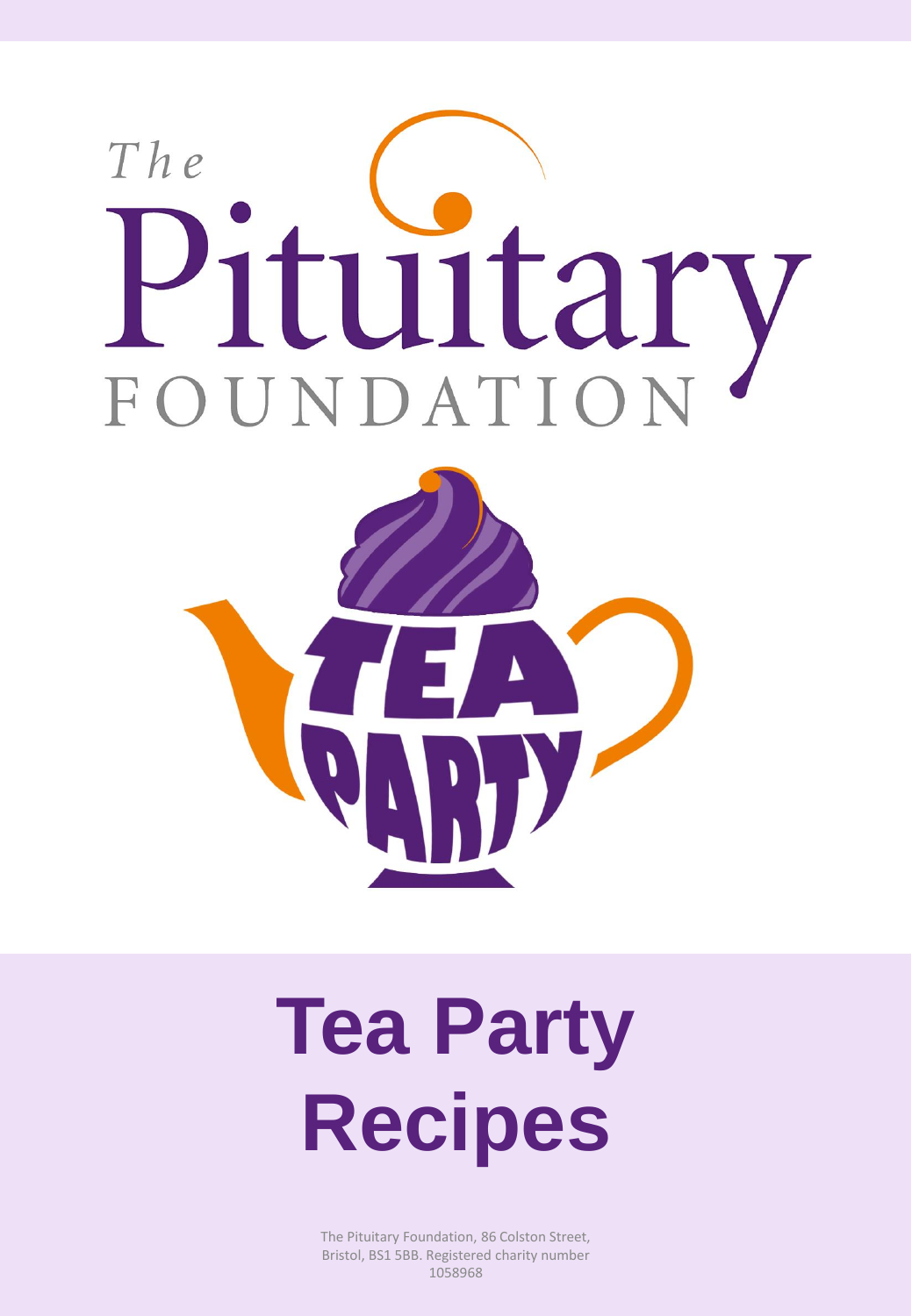# $The$ ituitary

#### **Sweet Treats Recipes**

#### **Lemon Drizzle Cake**

#### **Ingredients**

- 175g Butter, softened
- 270g Soft brown sugar
- Finely grated zest 2 unwaxed lemons
- 3 Large eggs
- 225g Self raising flour
- 1 Tablespoon syrup
- 100ml Lemon juice, freshly squeezed



- 1. Preheat oven to 180°C /160°C Fan/Gas 4. Line a 2lb loaf tin with baking paper (or tinfoil).
- 2. Put the butter, 175g caster sugar and the lemon zest in a bowl and beat until light and fluffy – this is easiest with an electric hand mixer. Add in the eggs, one at a time, beating well after each addition and adding a tablespoon of flour with the last one to help prevent the mixture curdling.
- 3. Fold in the rest of the flour and turn into the tin. Bake for about 45 minutes until risen and golden and the centre springs back when lightly pressed.
- 4. As soon as the cake goes in the oven put the rest of the sugar in a bowl with the lemon juice. Leave in a warm place (next to the cooker is ideal) while the cake cooks, stirring occasionally.
- 5. When the cake is cooked, leave it in the tin and pierce all over with a skewer. Slowly drizzle on the lemon syrup so that it soaks into the hot cake and leave to cool in the tin.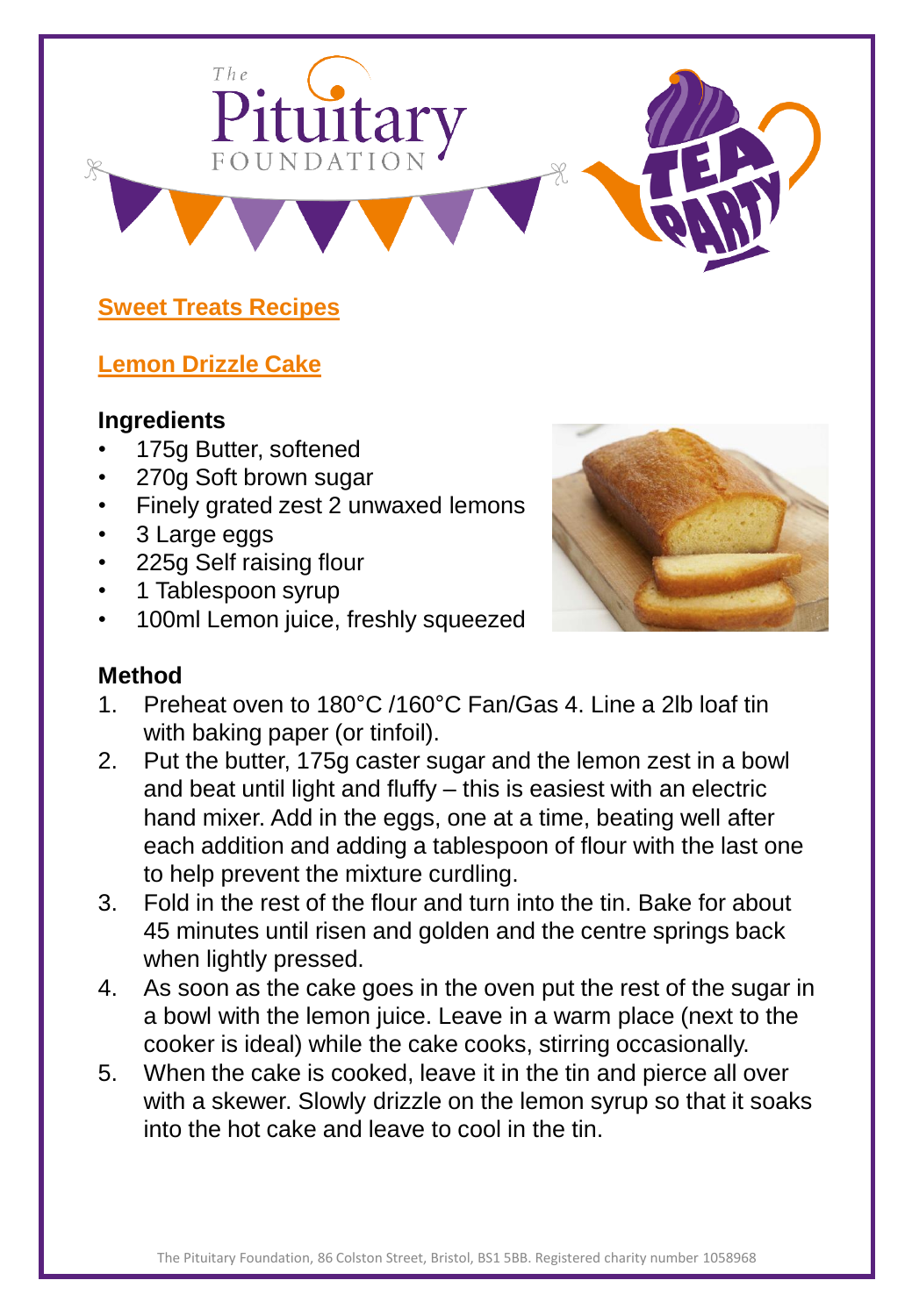$The$ 

Pituitary

#### **Chocolate Brownies**

#### **Ingredients**

- 8 oz Butter
- 2.5 oz Plain Flour
- 100g of 72% plain chocolat
- 8 oz Sugar
- 1 oz Baking Powder
- 3 Eggs and 1 Yolk
- 4 oz Cocoa Powder
- Pinch of Salt

- 1. Cream butter and sugar until pale and fluffy.
- 2. Melt plain chocolate in bowl over pan of boiling water (or microwave).
- 3. Lightly mix eggs in separate bowl with fork.
- 4. Sift flour, cocoa and salt.
- 5. Add eggs into butter/sugar, whisking in bits at a time.
- 6. Fold melted chocolate into the above mixture with spoon.
- 7. Fold flour, cocoa and salt in gently.
- 8. Place in 23 cm baking tin lined with parchment.
- 9. Bake for 30 minutes. Fork should come out slightly sticky; if too wet, bake for 5 mins more.

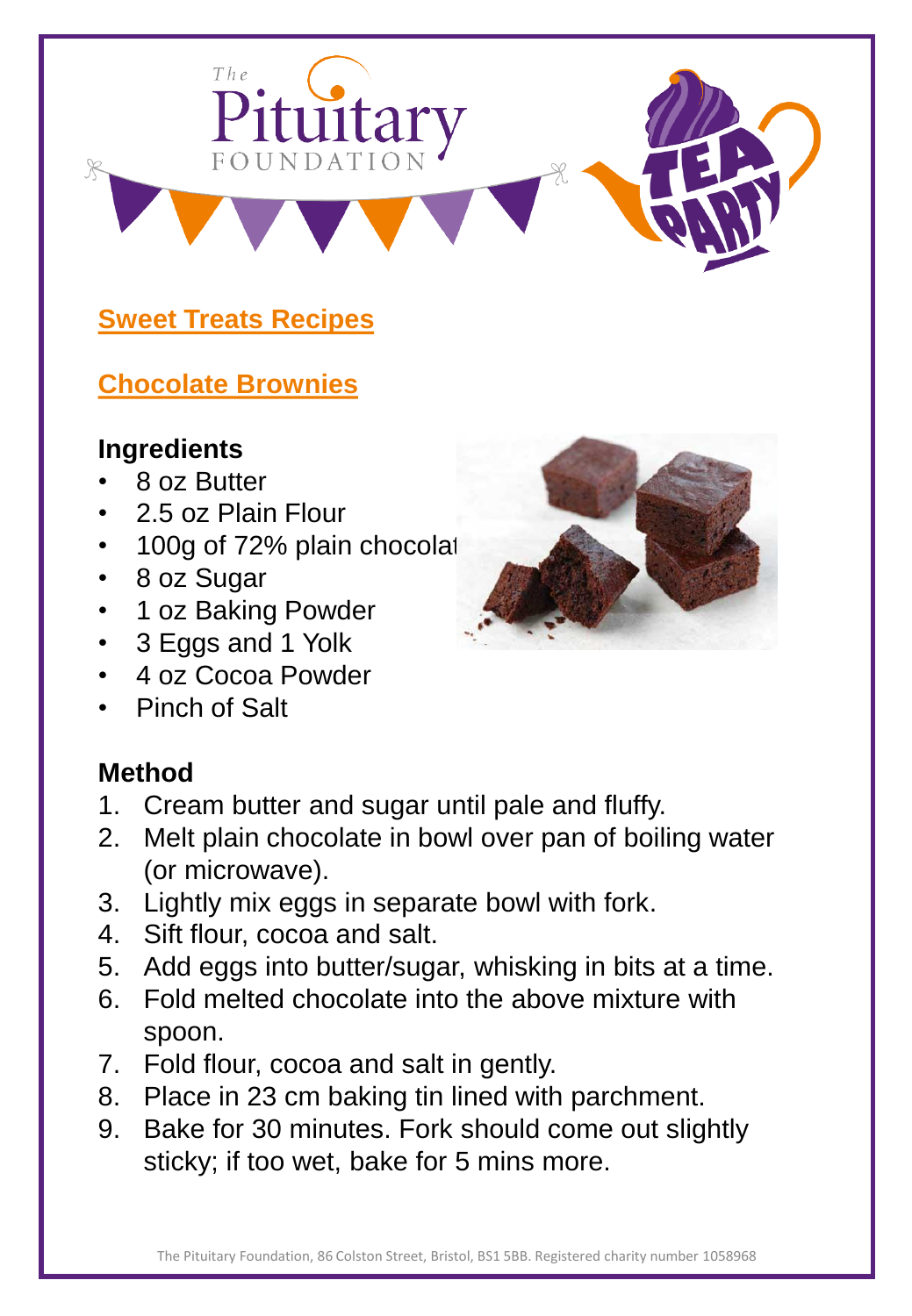

## **Coffee Cake**

#### **Ingredients**

- 6 oz Self raising Flour
- 6 oz Soft Margarine (Stork)
- 6 oz Granulated Sugar
- 3 Large Eggs
- 2 Heaped teaspoons of Coffee Granules mixed with  $\frac{1}{4}$ cup of hot water

#### **Method**

- 1. Place all above ingredients in a mixing bowl and beat with electric mixer for a few minutes. Mixture should be smooth and creamy.
- 2. Spoon mix divided into 2 x 8 inch sandwich tins.
- 3. Bake in centre of oven at 200°C for approx 20 minutes (until cooked).

## **Filling**

- 1. Mix ½ mug icing sugar with 2oz soft butter and one heaped teaspoon of coffee in a bit of hot water. Add more icing sugar if too wet.
- 2. Sandwich cooked sponges together with filling.
- 3. Top with coffee icing  $-$  1/2 mug of icing sugar and one heaped teaspoon coffee (melted in a bit of hot water).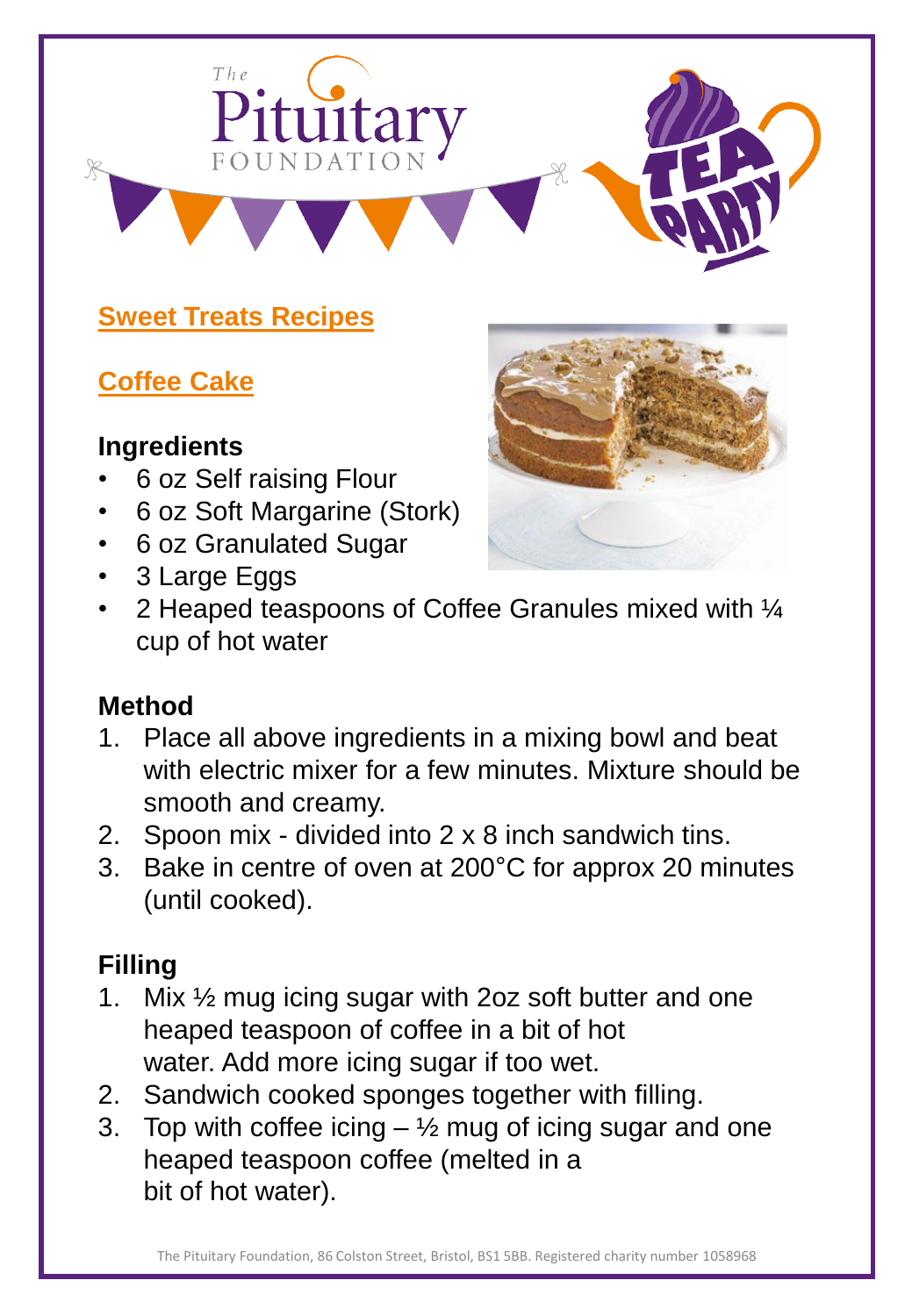

#### **Easy Pineapple Cake**

#### **Ingredients**

- 1 medium sized tin of crushed pineapple in juice/syrup
- 4 oz Self raising Flour
- 4 oz Demerara Sugar
- 2 Eggs
- 4 oz Soft margarine or Butter



#### **Method**

- 1. In a bowl, blend the crushed pineapple into finer pieces (you can use pineapple rings, or chunks if you blend well).
- 2. In another large bowl place all the other ingredients, and add about half of the blended pineapple and juice. Mix well till smooth.
- 3. Spoon into round cake pan (8 inches size max) and bake until firm and golden on 200°C (about 20 minutes).

#### **Icing**

- 1. Place about 3 oz icing sugar in to a bowl. Add a couple of tablespoons of the blended pineapple (juice and bits) and add a little boiling water to make a soft icing. Add more icing sugar if too wet.
- 2. Once cake is cooked, remove from oven and pour over icing whilst warm.
- 3. Serve on its own, or with cream or ice cream.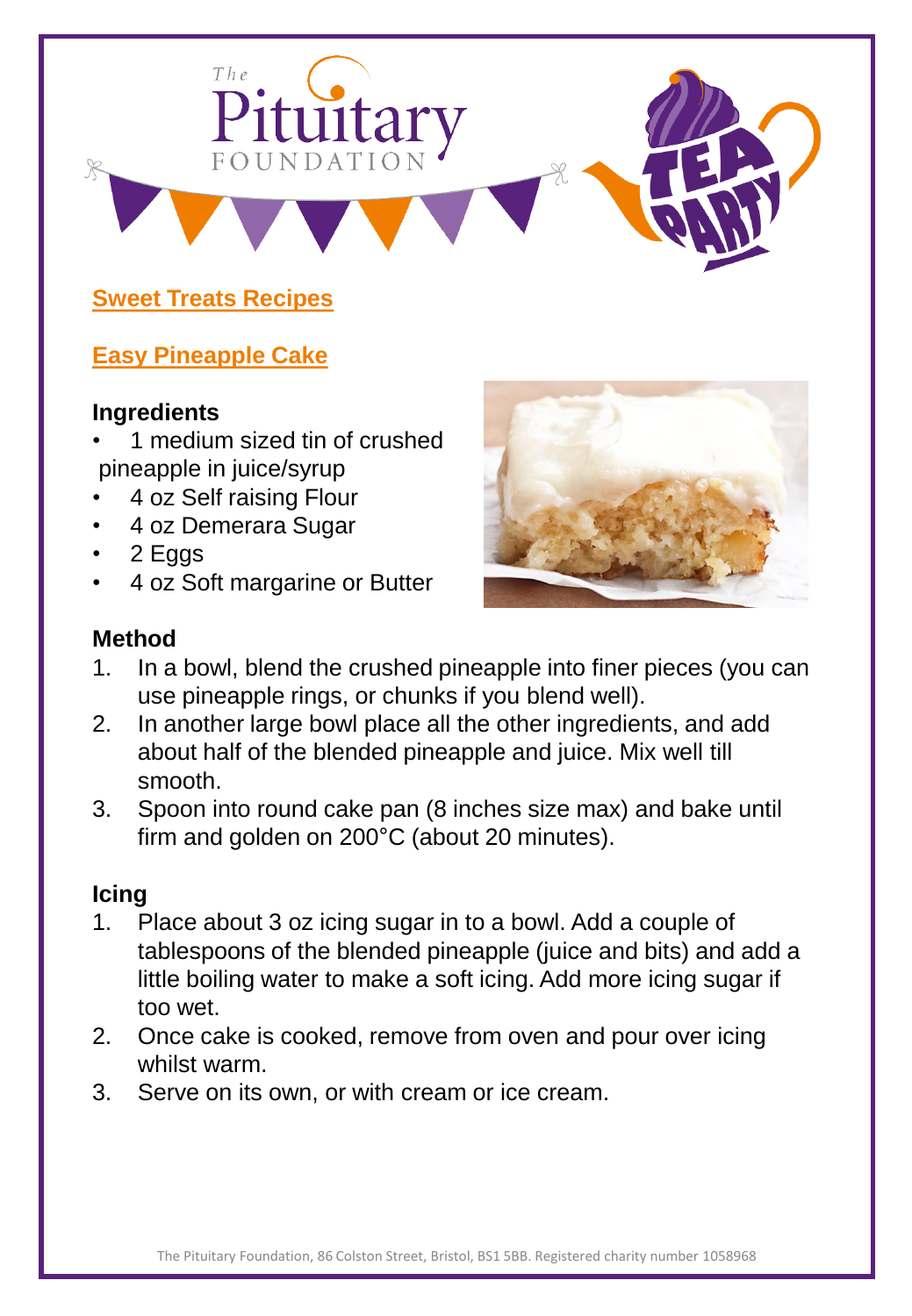

**Tiffin**

#### **Ingredients**

- 4 oz Butter
- 2 oz Sugar
- 2 oz Cocoa Powder
- 2 Tablespoons of Syrup
- 1 Medium size pack of digestives
- Large Bar of Chocolate



## **Method**

- 1. Melt butter, sugar, syrup and cocoa in a pan.
- 2. Crush digestive biscuits into fine crumbs in a bowl.
- 3. Add crushed biscuits to melted mixture, stir together.
- 4. Press mixture into shallow tin –make sure mixture is at least 2 inches thick.
- 5. Melt bar of chocolate and pour over biscuit mixture then chill in the fridge.

\*Add raisins and/or nuts to your taste to the biscuit mixture, and you can use Hobnob biscuits instead of digestives.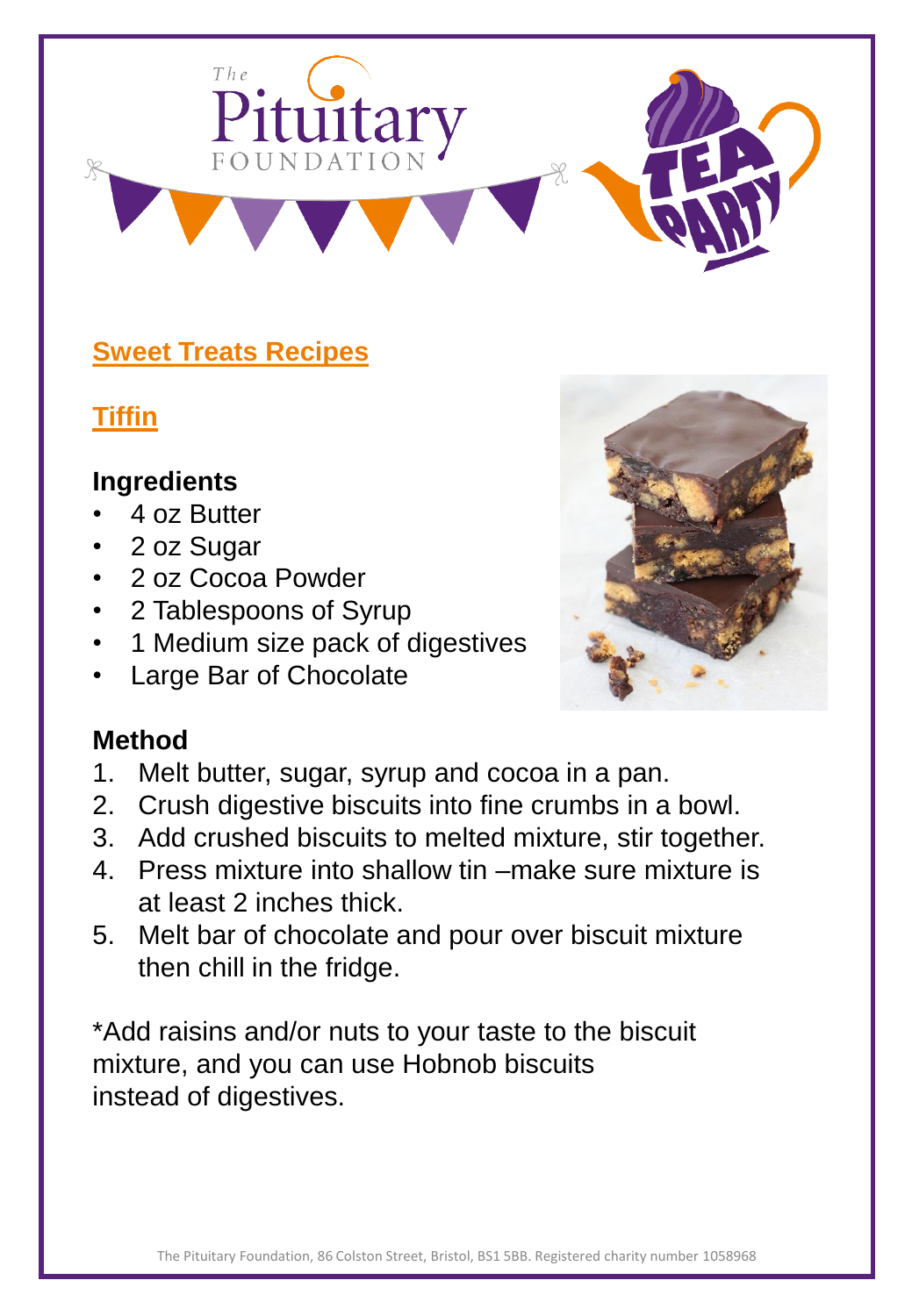# $The$ dituitai

#### **Sweet Treats Recipes**

#### **Portuguese Custard Tarts**

#### **Ingredients**

- 3 Egg Yolks
- 125g Caster Sugar
- 2 tbsp. Corn Flour
- 225ml Double Cream
- 175ml Milk
- 1 tsp Vanilla Extract

#### **Pastry Ingredients**

- 100g Butter
- 2 tbsp. Caster Sugar
- $\frac{1}{2}$  tsp Ground Cinnamon
- 1 tsp Freshly Grated Nutmeg
- 1 Packet Filo Pastry (about 12 sheets)

#### **Method**

1. Preheat the oven to 180°C. Butter a bun tin, or two if you plan on making smaller tarts.

Place egg yolks, caster sugar and corn flour in a non-stick pan and mix. This will resemble custard powder when mixed. Add the cream, milk and vanilla extract, whisking until smooth.

2. Put the pan on a medium heat and cook gently, stirring constantly until the custard thickens.

(The custard will thicken quickly so if in doubt remove from the stove and continue stirring, if the custard is not thickening return the pan to the heat and continue stirring). It doesn't matter for the tarts if the custard sets (like in a trifle) as when it is in the tarts it is supposed to set.

- 3. Cover the surface of the custard and leave to cool.
- 4. In another pan melt the butter and then add the sugar and the spices and stir well. Place one sheet of filo pastry on a clean surface and gently brush with the butter mixture. Add another sheet and brush. Add a third sheet and brush. Add a final sheet, but do NOT brush this piece.
- 5. Next cut the sheet up, either into quarters, for normal sized individual tarts or into smaller pieces although the smallest I would recommend would be into 9, for canapé sized tarts.
- 6. Press each piece of pastry into the bun tin and spoon some of the custard mix into the
	- centre.
- 7. Bake for 20 25 minutes until crisp and golden.

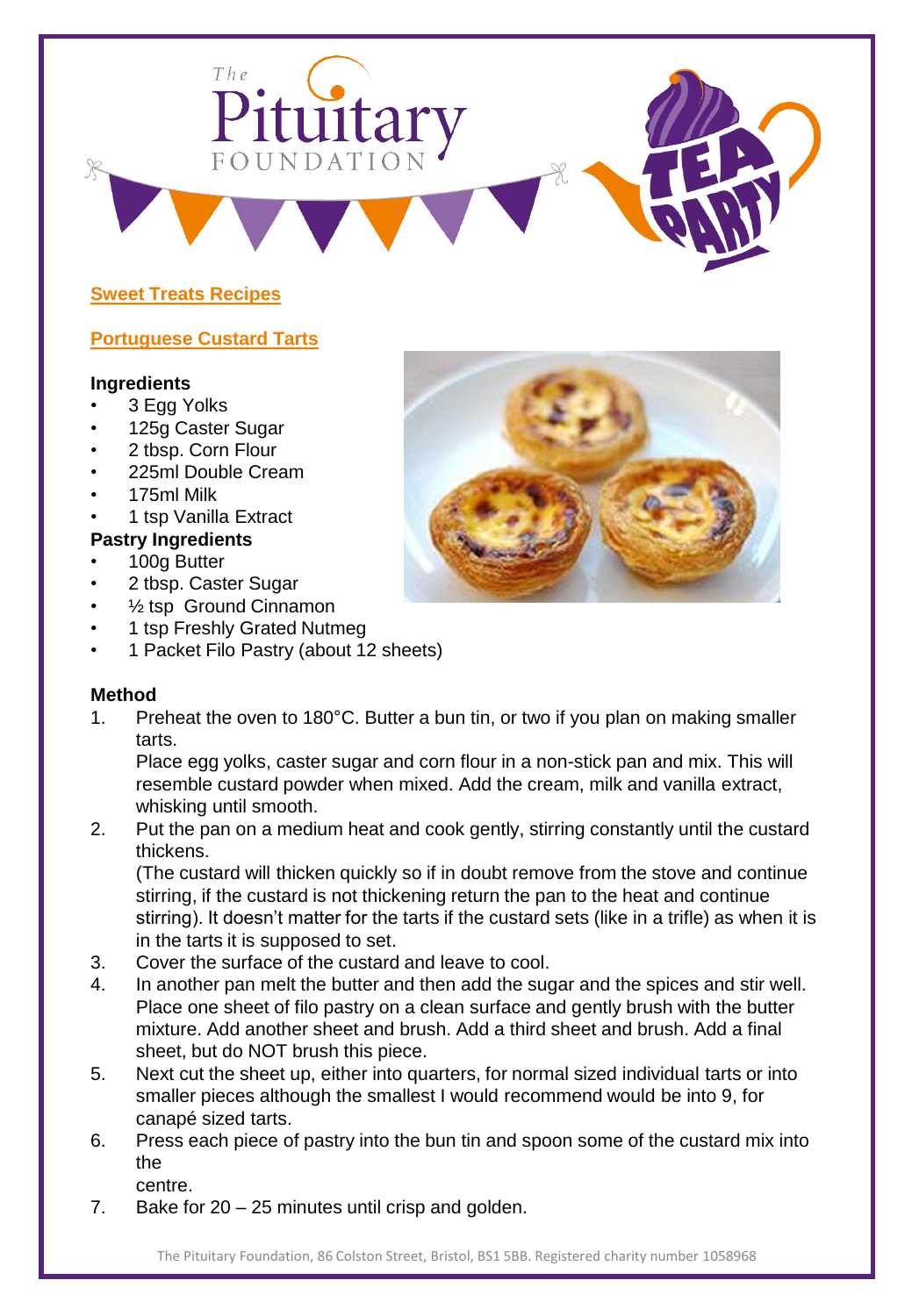

## **Freddie's Lime Flan**

*These quantities make a 2 x 18 cm / 7 inch flans*

#### **Ingredients**

- 6 Limes
- 300ml Double Cream
- 400ml Condensed Milk
- 18-20 Digestive Biscuits
- 100g Butter

(Apart from the limes, these quantities are not crucial)

- 1. Crush the biscuits and mix with melted butter and press into both flan tins to form the bases.
- 2. Juice the limes (including the flesh in the juicer, if desired) and take the zest of two.
- 3. Mix with the condensed milk, then mix in the cream.
- 4. Pour the mixture into both flan tins and pop in the fridge for a few hours.
- 5. Can be decorated with fresh fruit of your choice (sliced strawberries are a good choice).

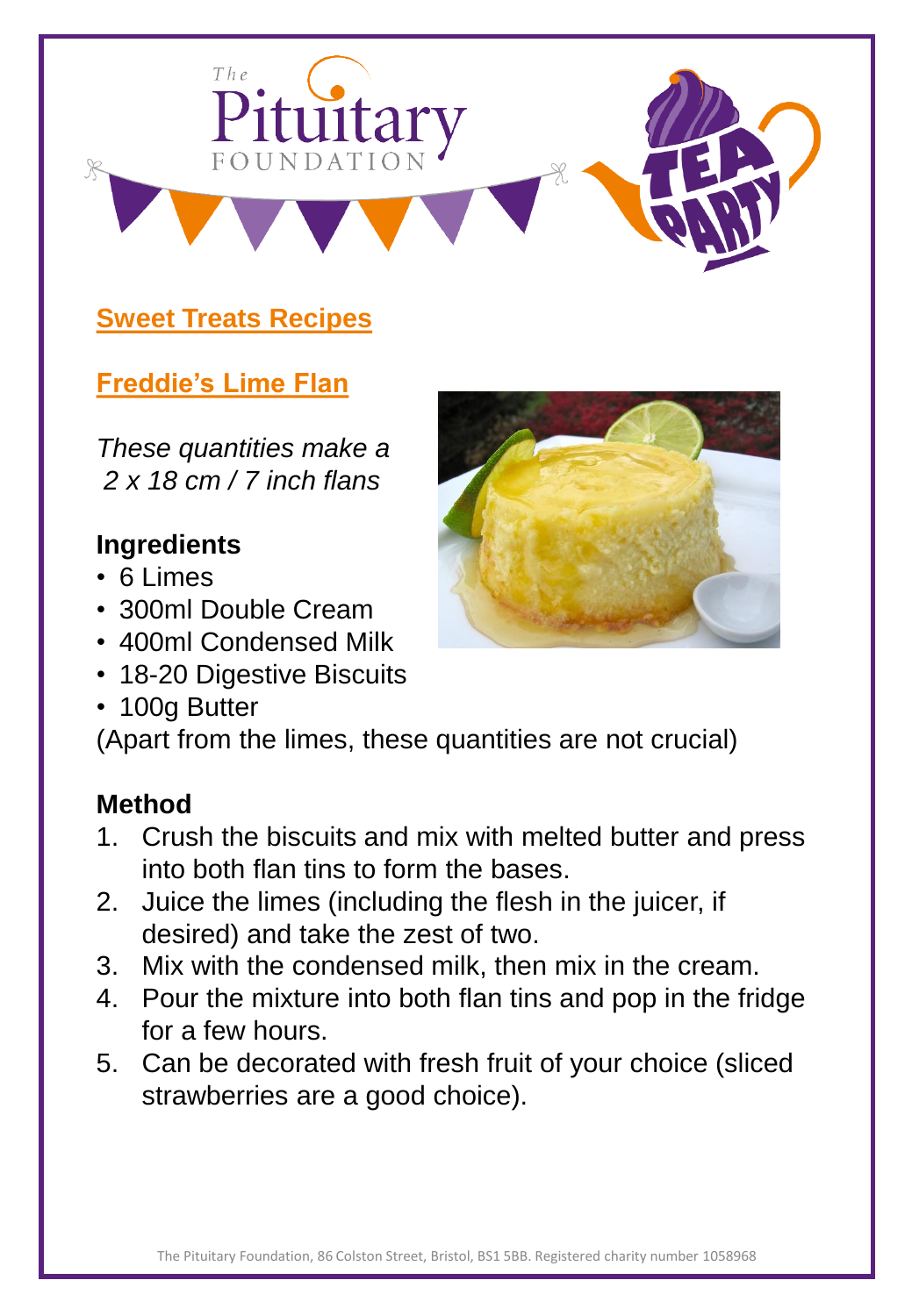## $The$ lituitary **Sweet Treats Recipes**

#### **Chocolate Torte**

#### **Ingredients**

- 225g Dark Chocolate broken into pieces
- 160g Dried sour Cherries
- 50g Raisins
- 3 Tablespoons Rum
- 50g Butter
- 150ml Double Cream lightly whipped
- 225g Sweet Oat Biscuits roughly chopped (Hob Nobs)



- 1. Begin this the day before by soaking the dried cherries and raisins in the rum overnight.
- 2. When you are ready to make the torte, place the broken up chocolate and butter in a large heatproof bowl and then place the bowl over a saucepan of barely simmering water, making sure the bowl does not touch the water.
- 3. Keeping the heat at its lowest, allow the chocolate to melt, this should take about 6 minutes. Now remove the bowl from the pan, give the chocolate a good stir land let it cool for 2-3 minutes.
- 4. Next fold in the whipped cream followed by the soaked fruits in rum and chopped biscuits and give it all a good mix.
- 5. Finally, spoon it into a loose-based cake tin with a diameter of 20cm, 4cm deep, lightly greased with a flavour less oil. Cover the tin with cling film and chill in the fridge for a minimum of four hours.
- 6. To serve, dust the surface with a little cocoa powder or icing sugar and serve with crème fraiche, whipped cream or pouring cream.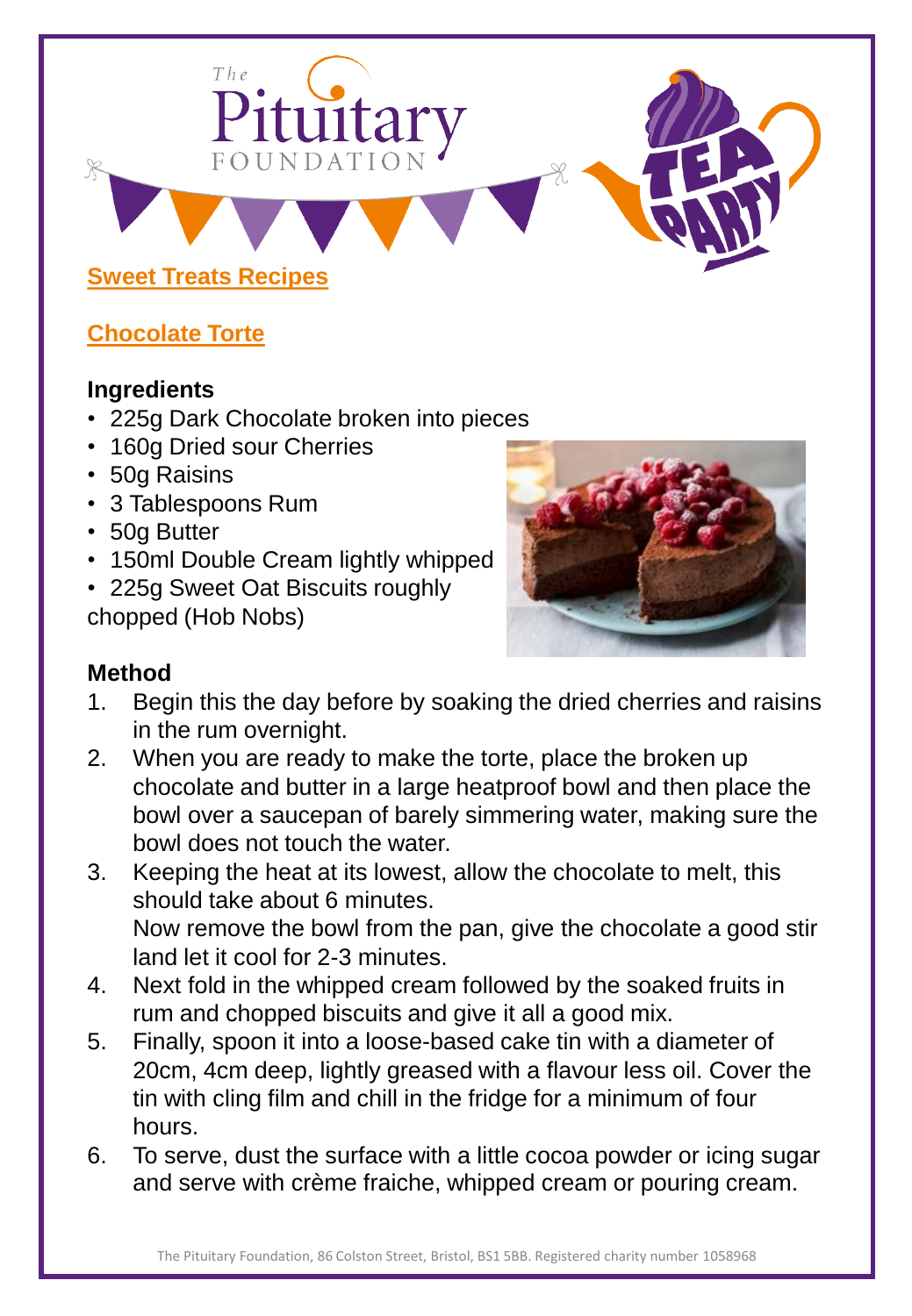

**Blackcurrant Jelly**

#### **Ingredients**

- 2kg Blackcurrants
- 2 Litres of Water
- Sugar (including Pectin)





- 1. Mash the blackcurrants with one litre of water in a large saucepan and simmer, until as much juice as possible comes out of the fruit. This should be 30 - 45 minutes, but depends on the fruit.
- 2. Strain the juice into a new pan.
- 3. Put the mashed fruit from the sieve back into the original saucepan.
- 4. Add another litre of water to the fruit and simmer for 30 minutes.
- 5. Strain the fruit and liquid into the second pan with the other juice.
- 6. Measure the juice and then warm through.
- 7. Add 800g of sugar per litre of juice and stir until dissolved.
- 8. Boil this steadily without stirring until it reaches setting point. Skim if necessary.
- 9. Pour into sterilised jars, cover with waxed disks, seal and leave to cool.